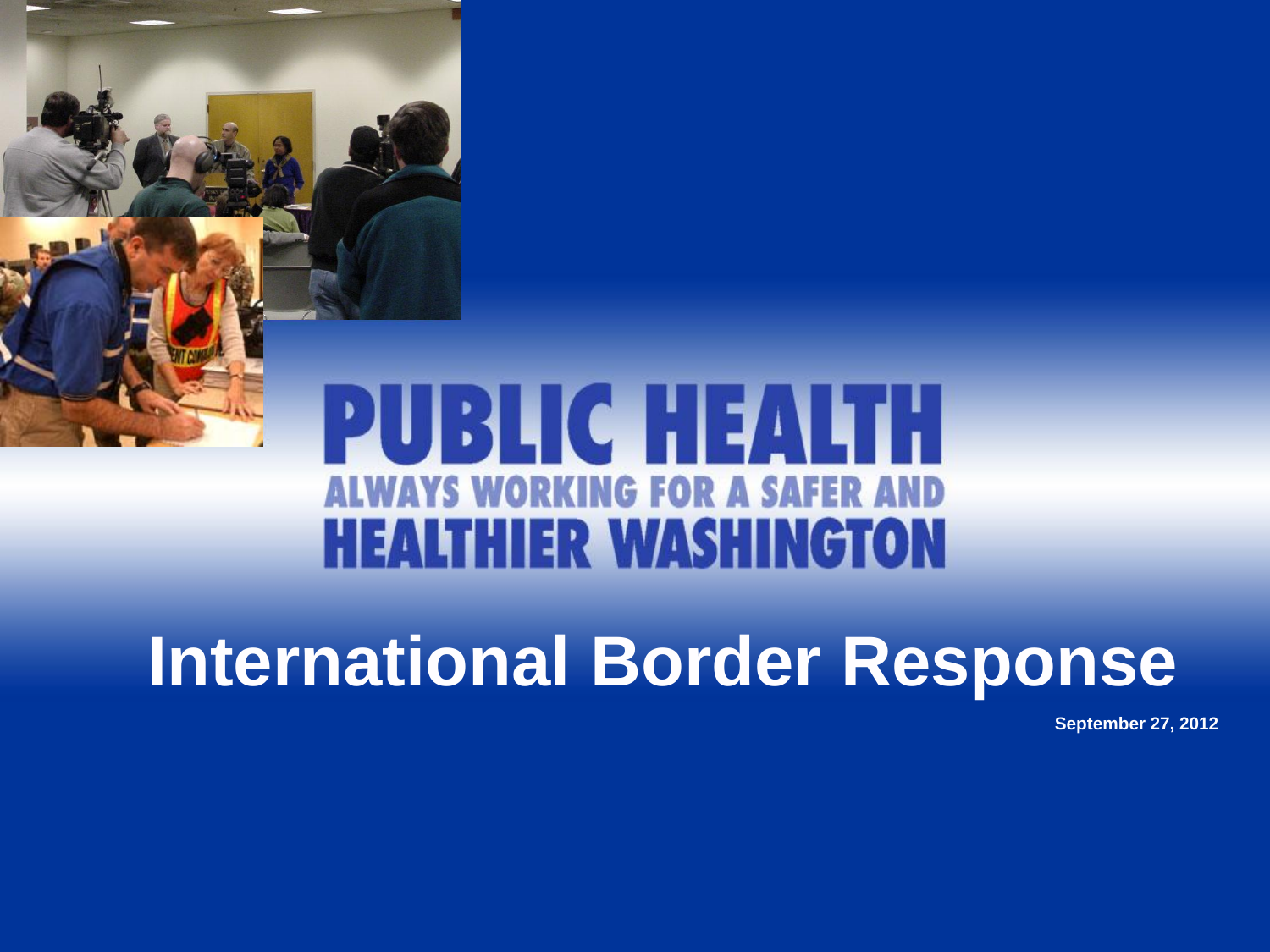



- **International Border**
- **Authority and Partners**
- **Planning and Exercising**
- **Credential Recognition**
- **Resource Capabilities**
- **Cross Border Efforts and Accomplishments**

-**<http://earthalerts.manyjourneys.com/web/>**

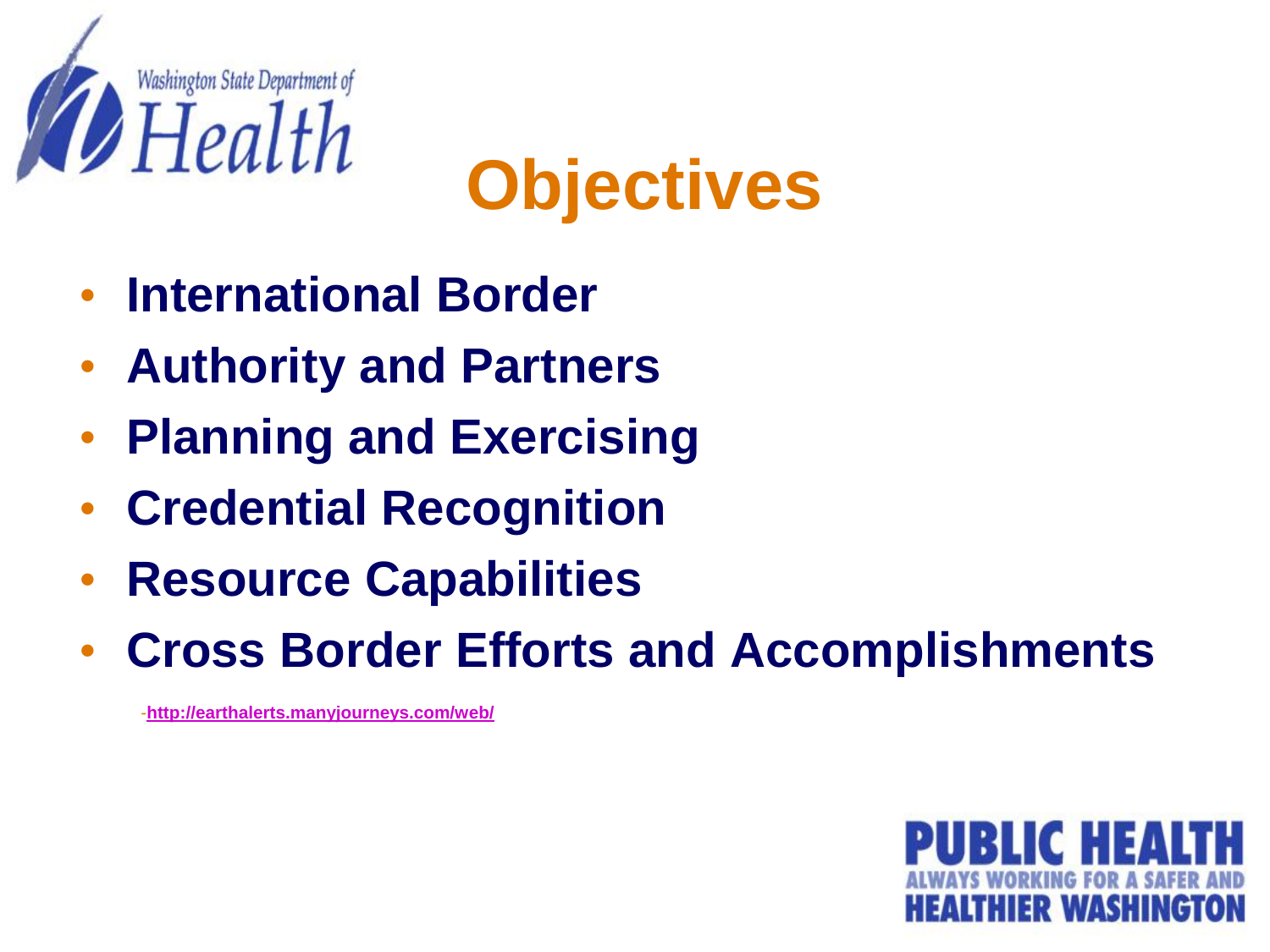

#### **Pan Border Council Jurisdictions**



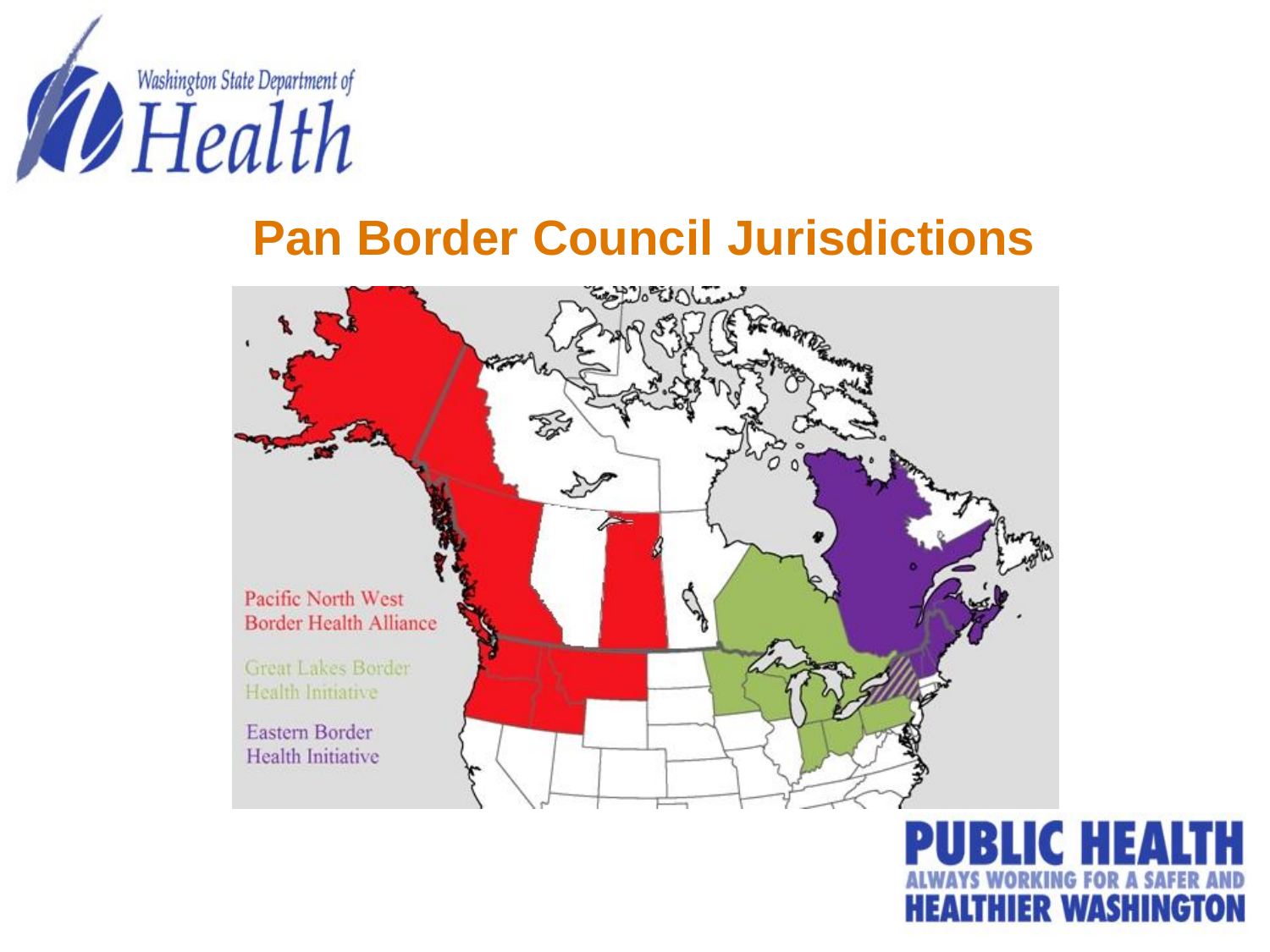



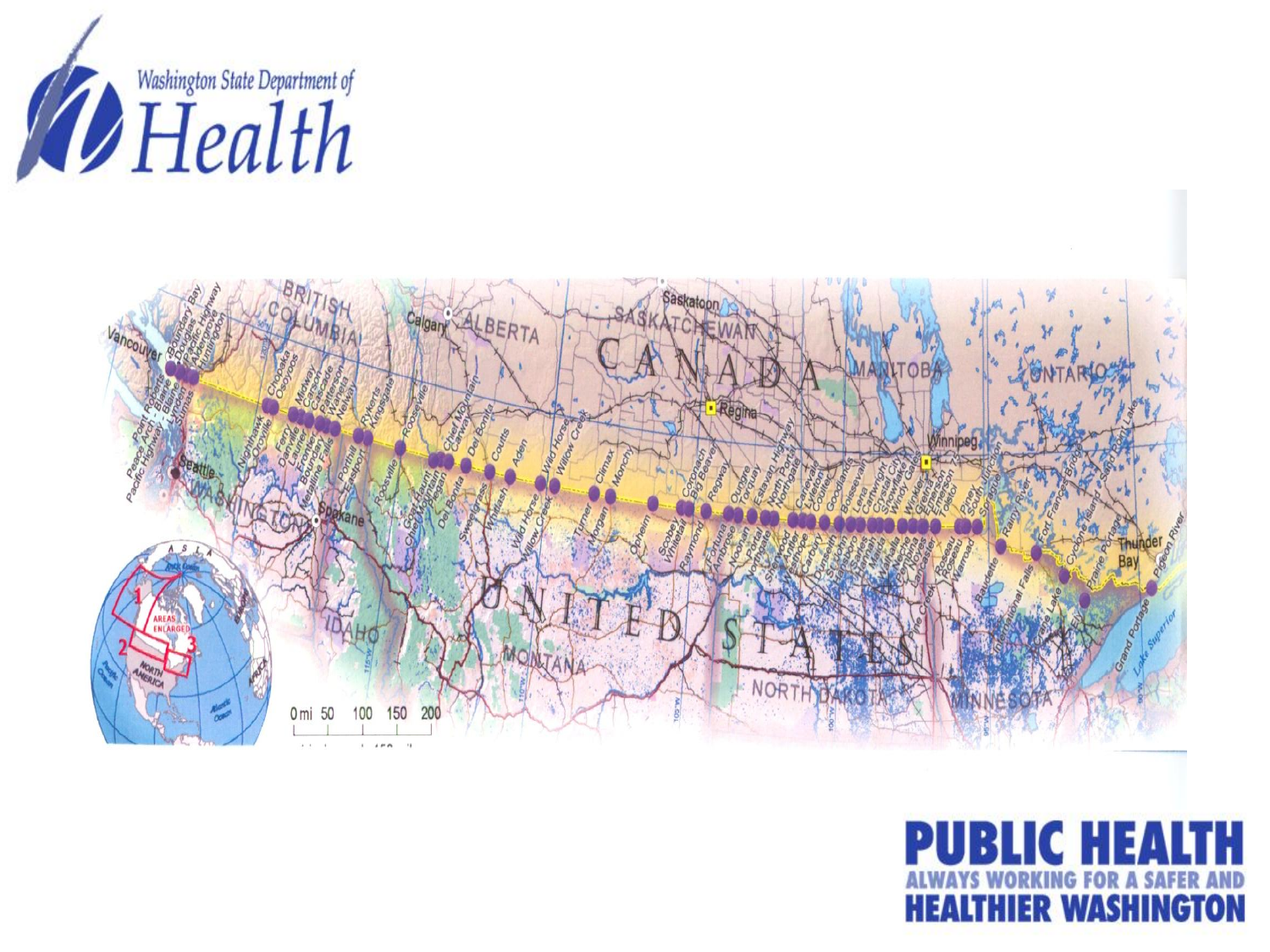



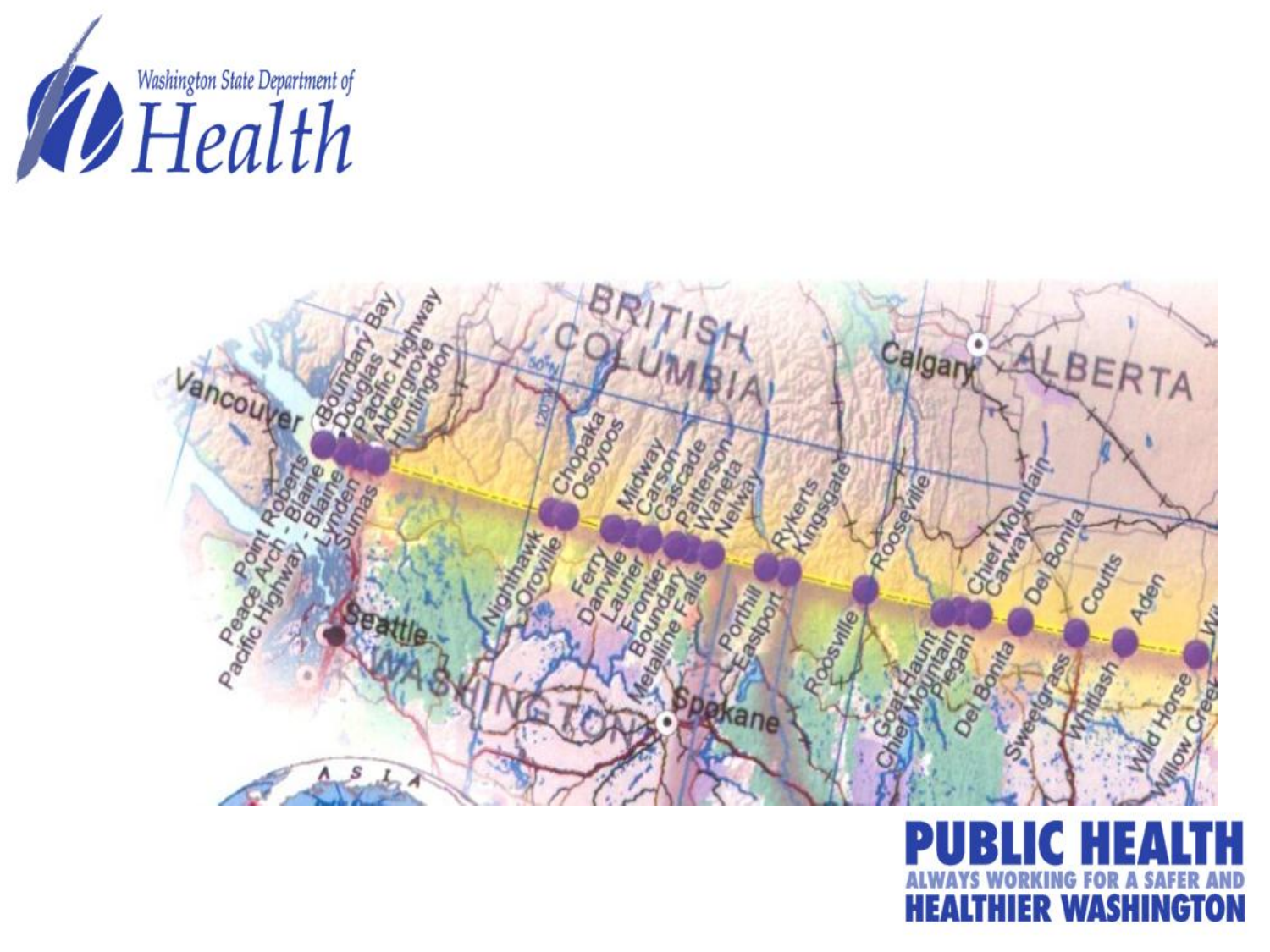

#### **Authority**

- **[Pacific Northwest Emergency Management](http://www.pnwbha.org/reports/PNEMA-annex-a-and-b.PDF)  [Arrangement](http://www.pnwbha.org/reports/PNEMA-annex-a-and-b.PDF) (PNEMA)**
- **[Washington –](http://www.pnwbha.org/wp-content/uploads/2010/04/BC-WA-Info-Share-MOU-Oct-9.09.pdf) [British Columbia MOU to Share and](http://www.pnwbha.org/wp-content/uploads/2010/04/BC-WA-Info-Share-MOU-Oct-9.09.pdf)  [Protect Health Information to Assure Prompt and](http://www.pnwbha.org/wp-content/uploads/2010/04/BC-WA-Info-Share-MOU-Oct-9.09.pdf)  [Effective Identification of Infectious Disease and](http://www.pnwbha.org/wp-content/uploads/2010/04/BC-WA-Info-Share-MOU-Oct-9.09.pdf)  [Other Public Health Threats](http://www.pnwbha.org/wp-content/uploads/2010/04/BC-WA-Info-Share-MOU-Oct-9.09.pdf)**
- **[British Columbia Tripartite Framework Agreement](http://www.pnwbha.org/wp-content/uploads/2011/10/Tripartite-Agreement.pdf)  [on First Nations Health Governance](http://www.pnwbha.org/wp-content/uploads/2011/10/Tripartite-Agreement.pdf)**
- **Cross Border Ambulance Reciprocity Policy/Procedure**

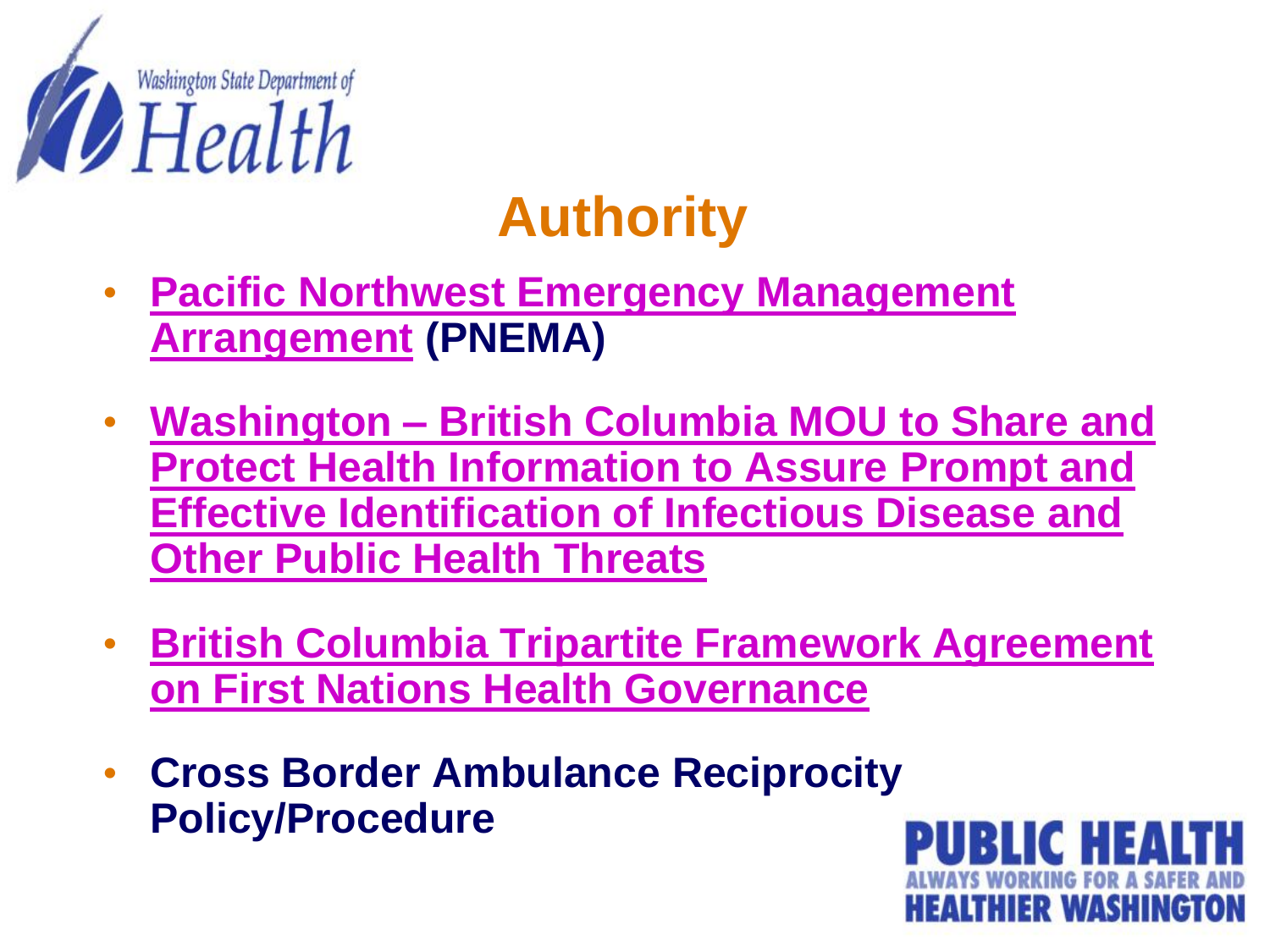

#### **Authority**

- *Operational Plan for Moving Emergency Medical Service Staff and Resources Across the Washington and British Columbia Border*  **[http://www.doh.wa.gov/Portals/1/Documents/1400/Wa-BC-](http://www.doh.wa.gov/Portals/1/Documents/1400/Wa-BC-EMS_Agreement.pdf)[EMS\\_Agreement.pdf](http://www.doh.wa.gov/Portals/1/Documents/1400/Wa-BC-EMS_Agreement.pdf)**
- **International Emergency Management Assistance Memorandum of Understanding (IEMAC)**
- **Letter of Intent between the United States, Mexico, and Canada to assist one another during a public health emergency**

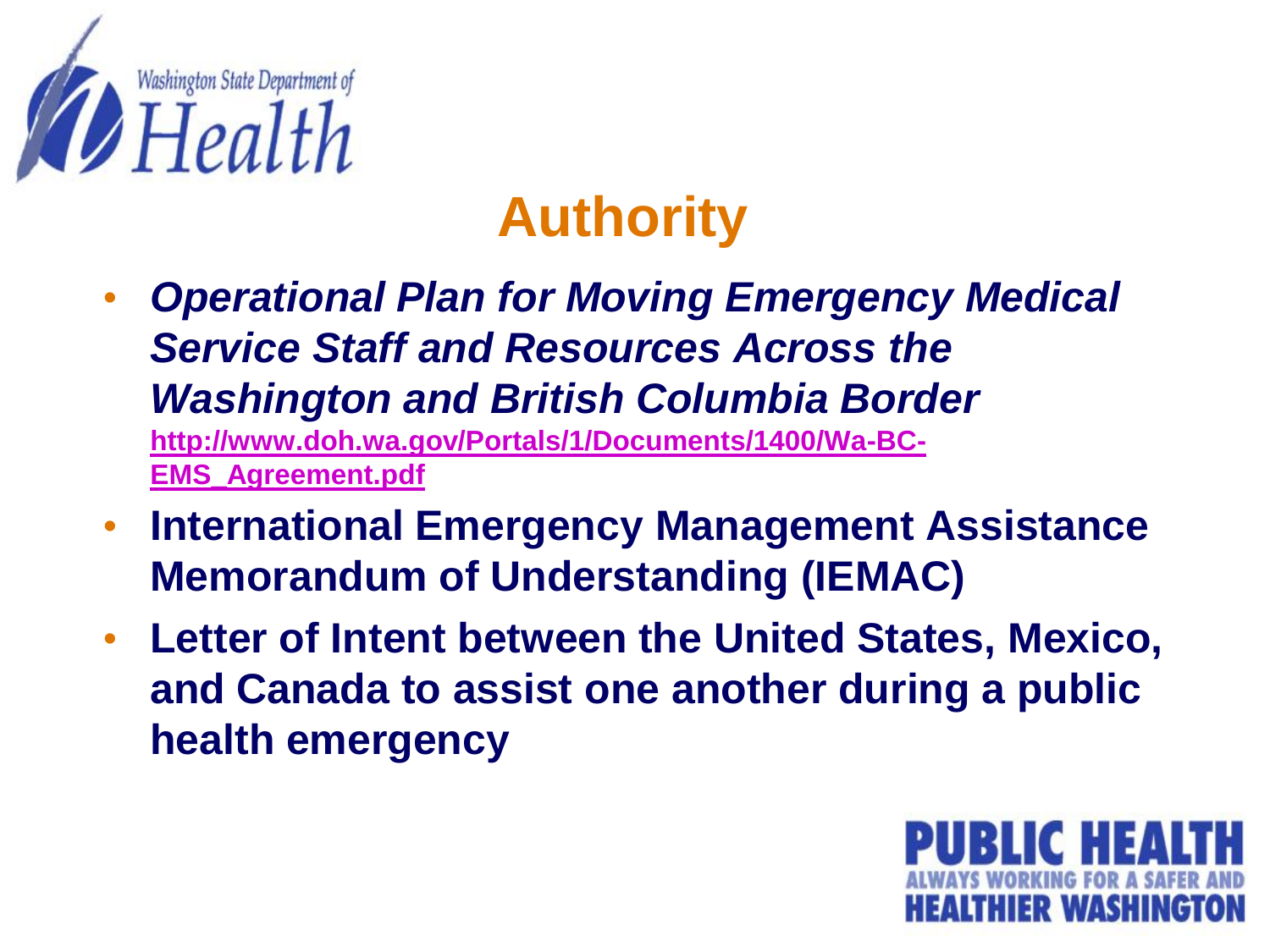

#### **Partners**

- **United States and Canada Pan Border Preparedness Council (PBPPHC) <http://www.pbphpc.org/>**
- **Pacific Northwest Border Health Alliance (PNWBHA) <http://www.pnwbha.org/>**
- **Great Lakes Border Health Initiative (GLBHI)**

**[http://www.michigan.gov/mdch/0,1607,7-132-54783\\_54875---,00.html](http://www.michigan.gov/mdch/0,1607,7-132-54783_54875---,00.html)**

• **Eastern Border Health Initiative (EBHI) [http://www.pnwbha.org/wp-content/uploads/2011/07/EBHI\\_2\\_202927\\_7.pdf](http://www.pnwbha.org/wp-content/uploads/2011/07/EBHI_2_202927_7.pdf)**

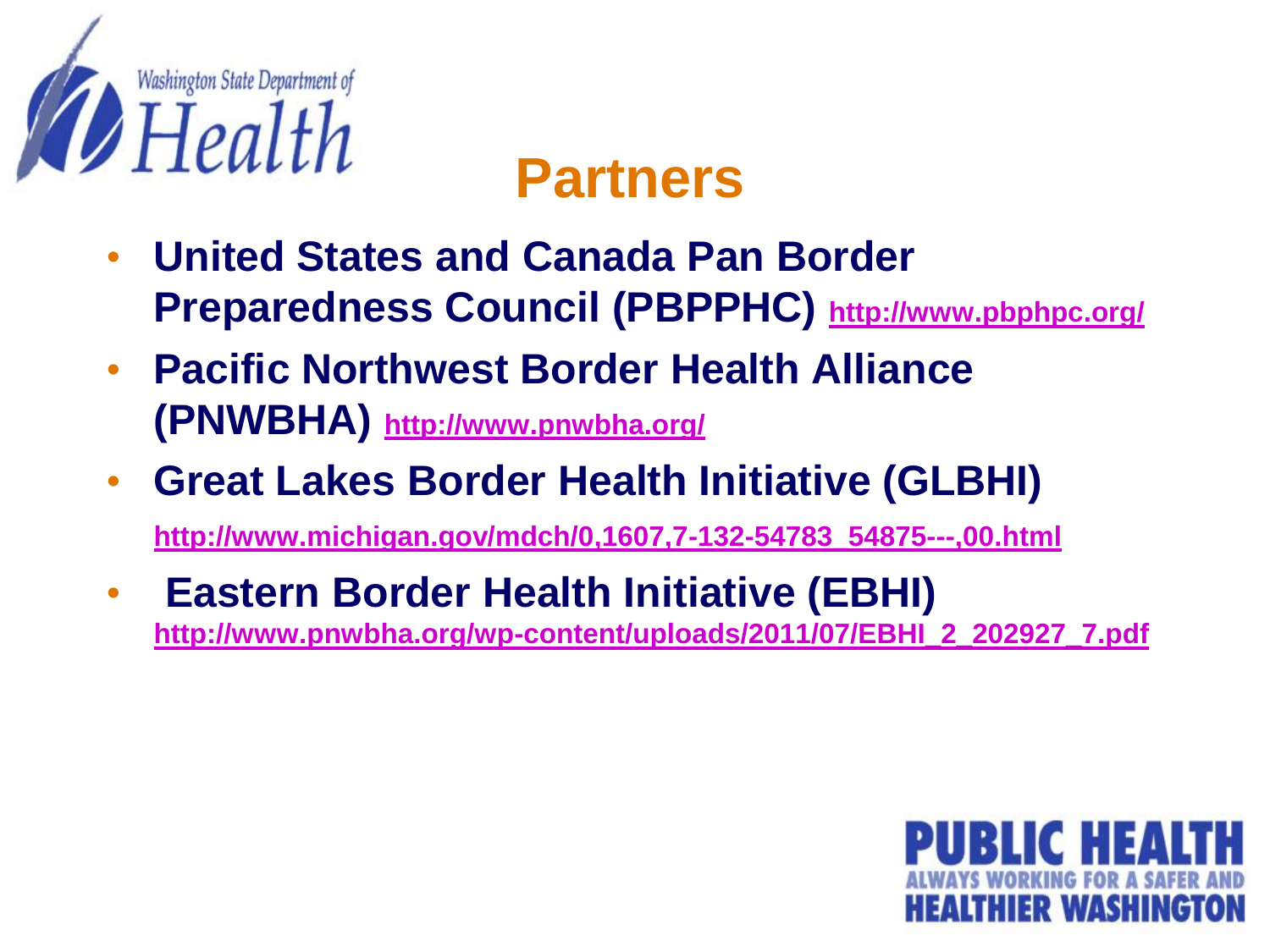

# **W** Health Planning and Exercising

- **PNWBHA [http://www.pnwbha.org](http://www.pnwbha.org/)**
	- **9/11 Memorial Ride & Service**
	- **Evergreen Quake Exercise 2012/2014**
	- **EMS and Auxiliary Transport Matrix**
	- **2010 Olympics & Paralympics**
- **GLBHI**

**[http://www.michigan.gov/mdch/0,1607,7-132-54783\\_54875---,00.html](http://www.michigan.gov/mdch/0,1607,7-132-54783_54875---,00.html)**

• **EBHI** 

**[http://www.pnwbha.org/wp-content/uploads/2011/07/EBHI\\_2\\_202927\\_7.pdf](http://www.pnwbha.org/wp-content/uploads/2011/07/EBHI_2_202927_7.pdf)**

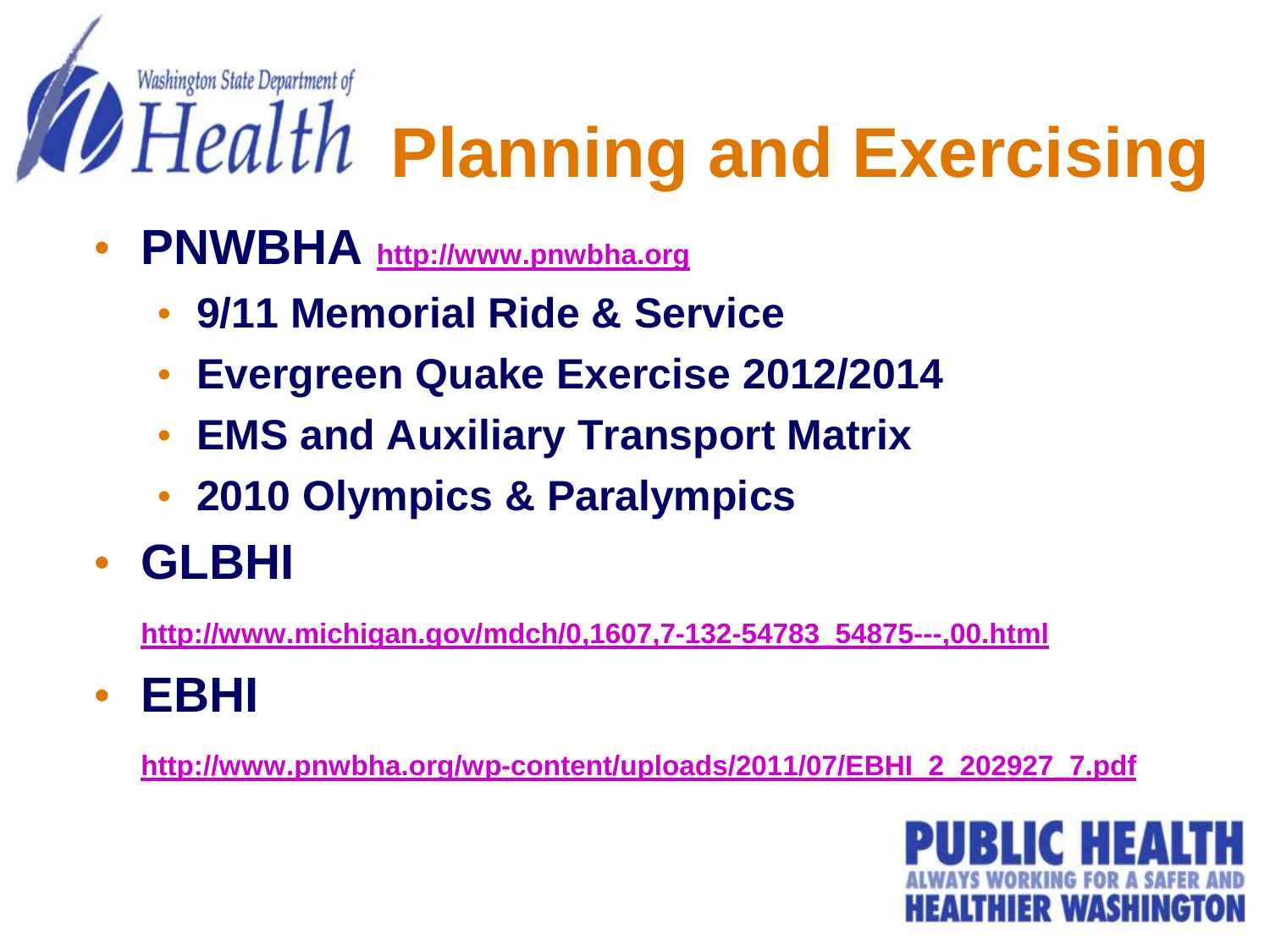

## **Credential Recognition**

#### **Mike Lopez**

- **Process and policy**
- **British Columbia Ambulance Service, Emergency Health Services Act**
- **Internal, wildland fire, FEMA Ambulance Contract, confirmed credential status**

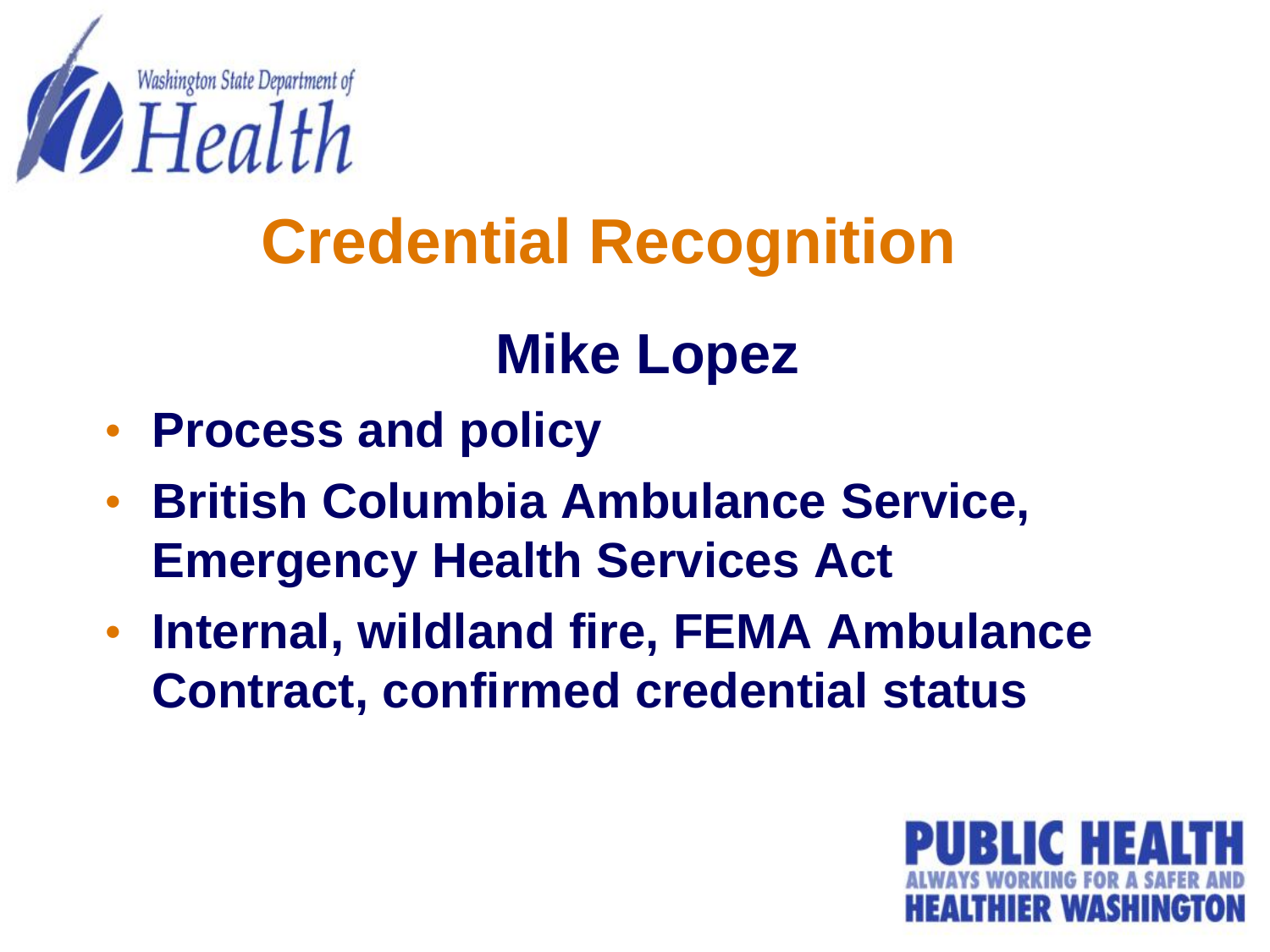

## **Resource Capabilities**

• **Pacific Northwest Border Health Alliance**  EMS Resources List **[http://www.pnwbha.org/wp-](http://www.pnwbha.org/wp-content/uploads/2012/09/Cross-Border-EMS-Resources-08-30-2012-PNEMA.pdf)**

**[content/uploads/2012/09/Cross-Border-EMS-Resources-08-30-2012-PNEMA.pdf](http://www.pnwbha.org/wp-content/uploads/2012/09/Cross-Border-EMS-Resources-08-30-2012-PNEMA.pdf) (attached)** 

- **EMS and Auxiliary Transport Matrix and Facts [http://www.pnwbha.org/wp-content/uploads/2012/09/EMS-and-Auxiliary-Transport-Fact-](http://www.pnwbha.org/wp-content/uploads/2012/09/EMS-and-Auxiliary-Transport-Fact-Sheet-09-04-12-Statewide.pdf)[Sheet-09-04-12-Statewide.pdf](http://www.pnwbha.org/wp-content/uploads/2012/09/EMS-and-Auxiliary-Transport-Fact-Sheet-09-04-12-Statewide.pdf) (attached)**
- **Communicating cross borders** 
	- **Cross-band, FM, Common freq chips, Federal**

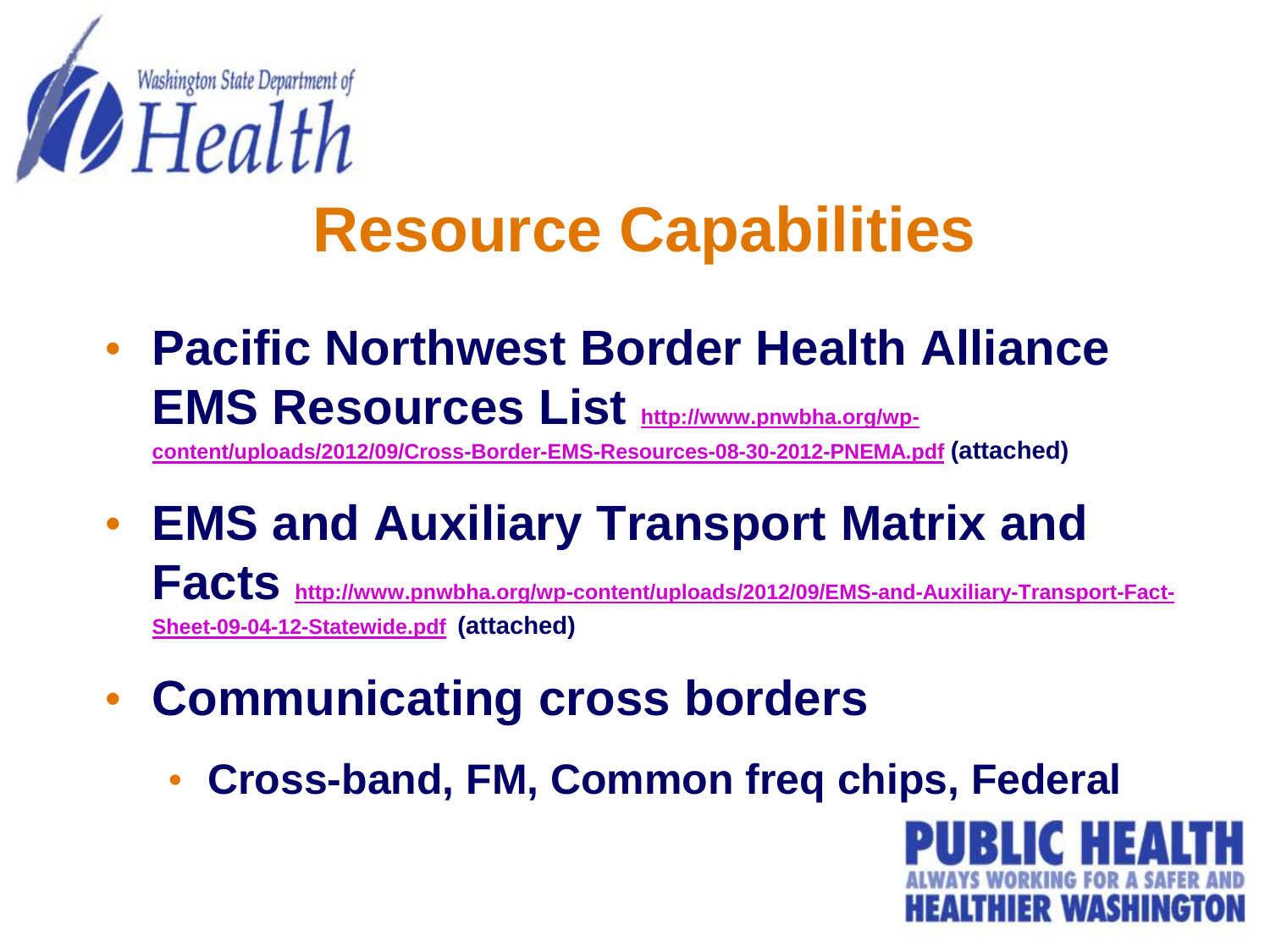

## **Cross Border Accomplishments**

- **Addresses CDC/PHP CAPABILITY 10: Medical Surge, Functions 2 & 3**
- **USCBP and CBSA Border Crossing Procedure/Checklist [http://www.doh.wa.gov/Portals/1/Documents/1400/Wa-](http://www.doh.wa.gov/Portals/1/Documents/1400/Wa-BC-EMS_Agreement.pdf)[BC-EMS\\_Agreement.pdf](http://www.doh.wa.gov/Portals/1/Documents/1400/Wa-BC-EMS_Agreement.pdf)**
- **Functional exercise 2012, 2010 Olympics, Table Top Exercise Feb 2010**

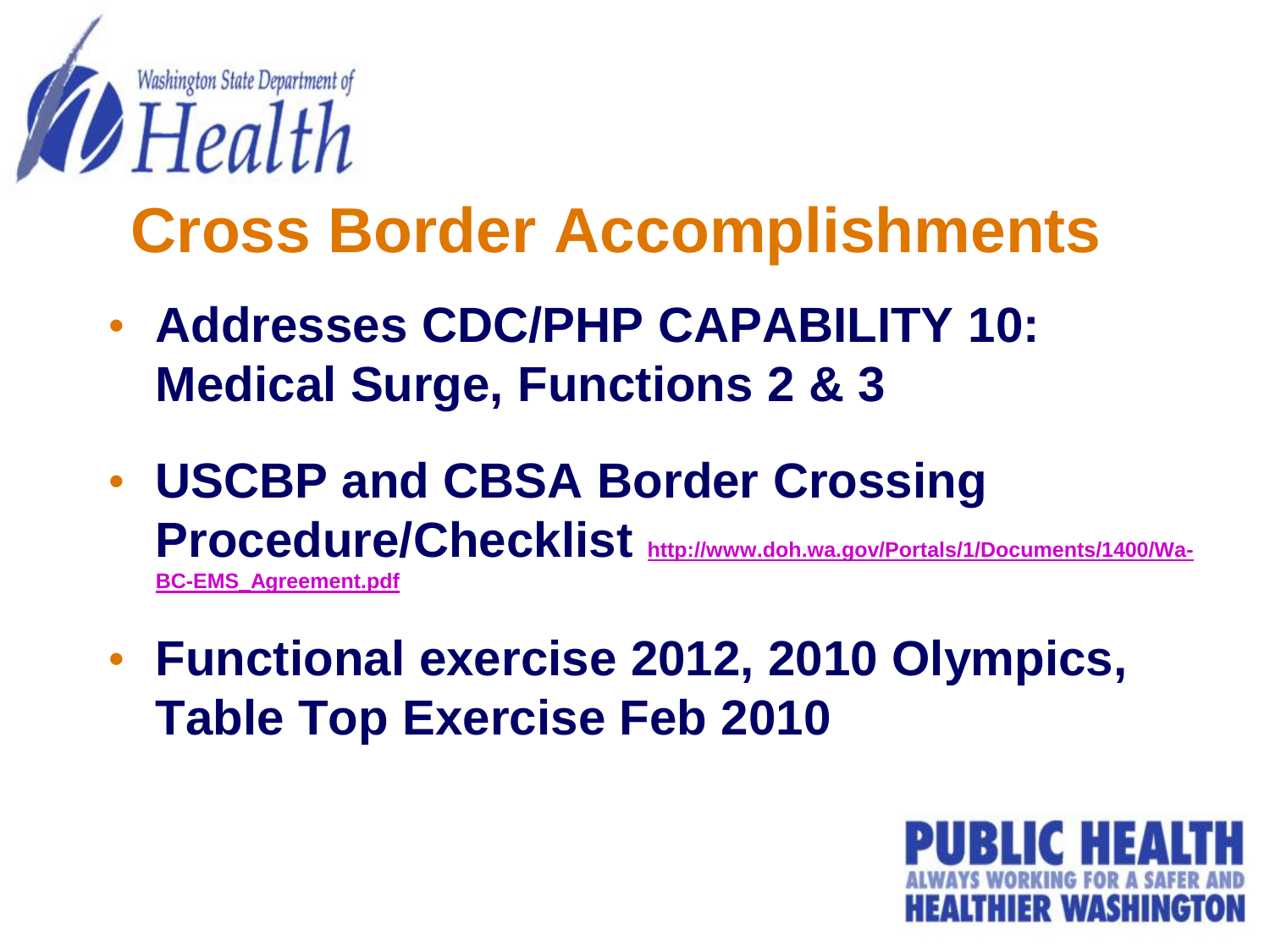

## **Cross Border Accomplishments**

- **BC and Washington Train the Trainer 2008 - 2009: 155 staff trained**
- **Model Plan for states, provinces, and territories (4 1/2 pages)**
- **Build upon existing response plans e.g. CEMP, Hospital, Public Health etc.**

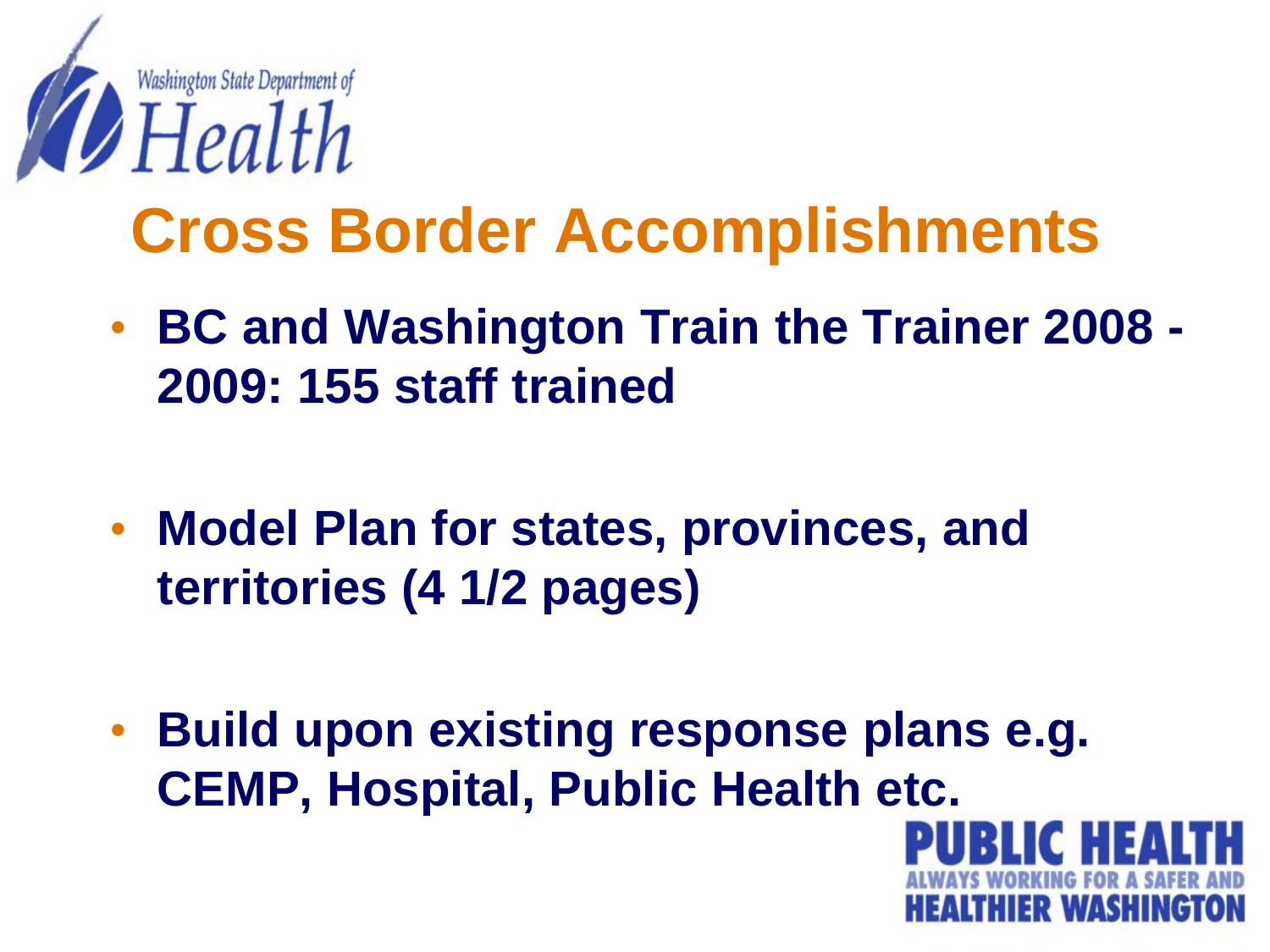

# **Next Steps**

- **Communicate this information to your partners**
- **Build and update your capabilities with your partners**
- **New ideas and resources**
- **Beyond the Border Initiative (S.J. RES. 44) <http://www.pnwbha.org/wp-content/uploads/2012/09/BILLS-112sjres44rfh.pdf>**

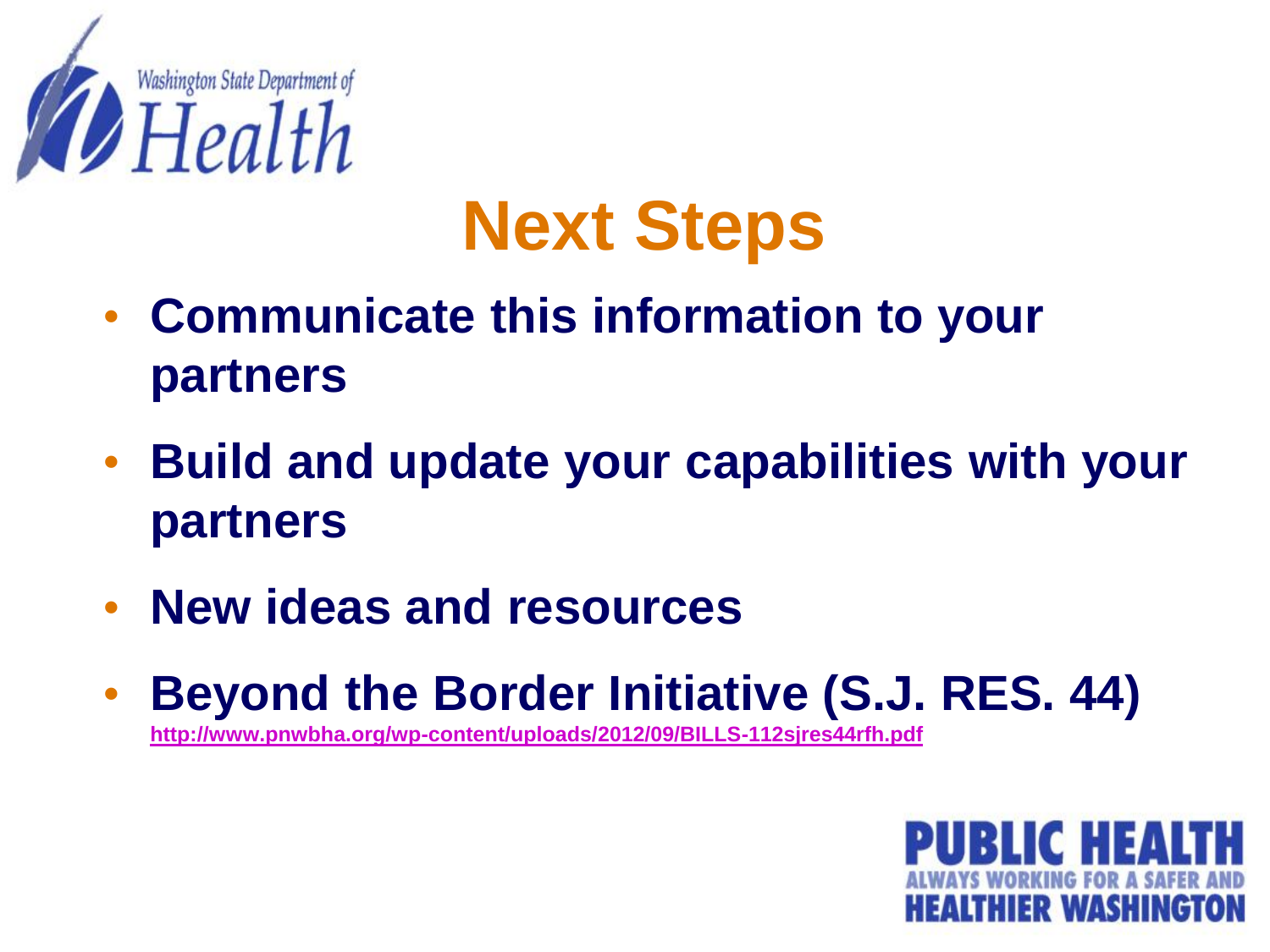

# **Develop Relationships**

- **Annual Cross-Border Conference**
- **Job Exchange**
- **Regular Conference Calls**
	- **Planning**
	- **Real Incident**
- **Exercising Together**

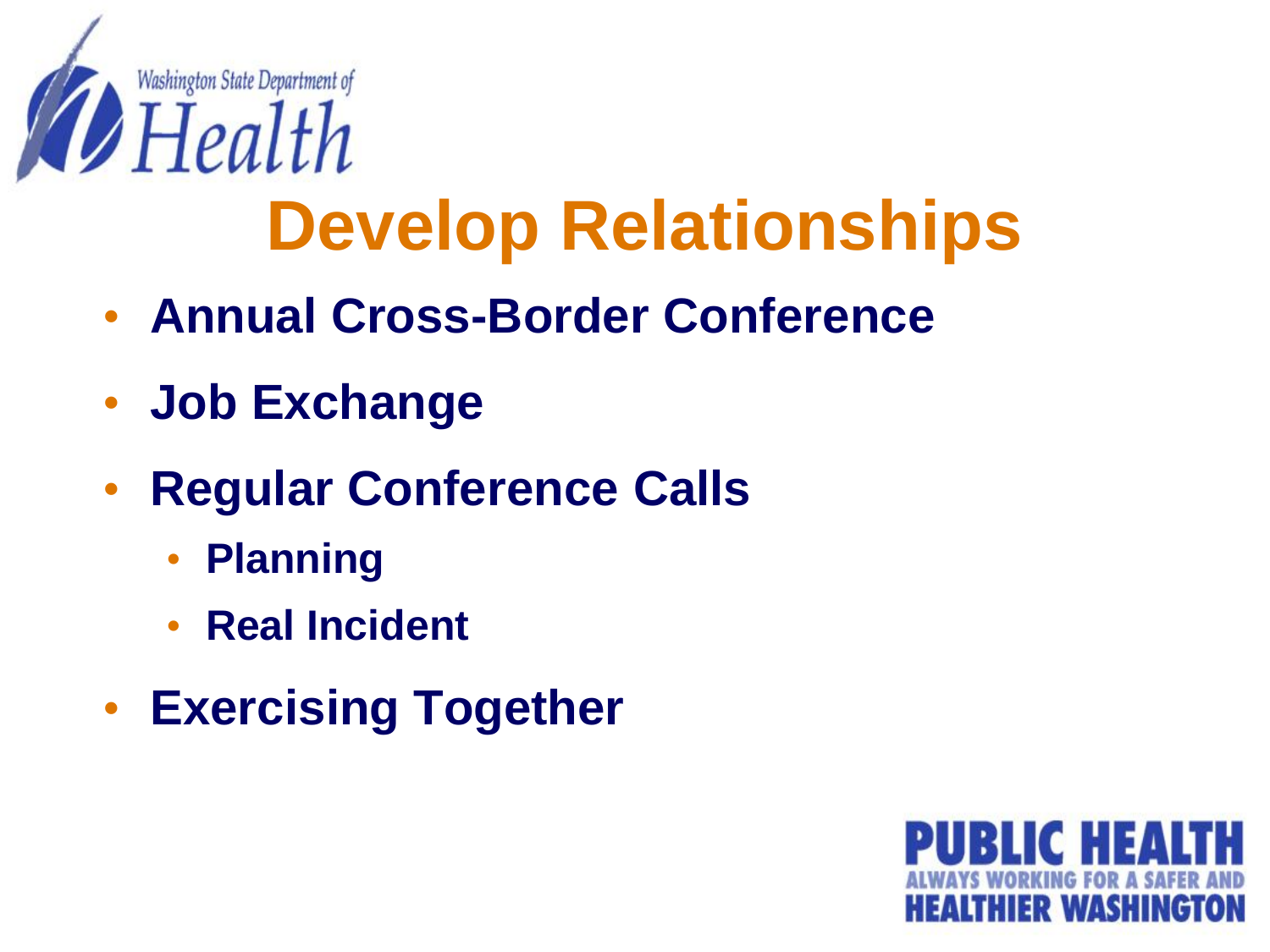

#### **CONTACTS**

- **Michael L. Smith [mike.smith@doh.wa.gov](mailto:mike.smith@doh.wa.gov)**
- **Mike Lopez [michael.lopez@doh.wa.gov](mailto:michael.lopez@doh.wa.gov)**

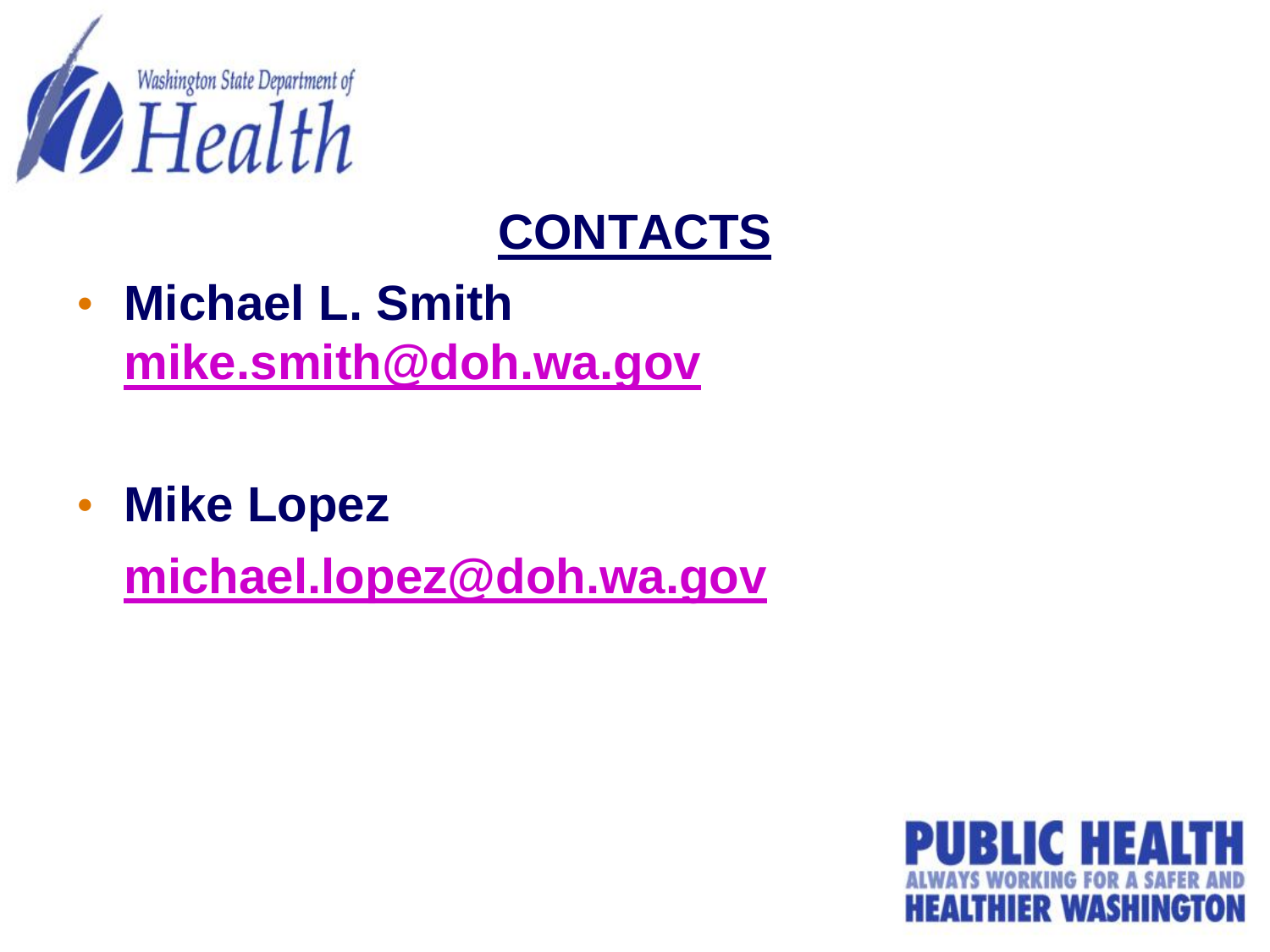

# **Thank You**

#### **"A kind and understanding attempt at positive communications goes a long way to goal accomplishment"**